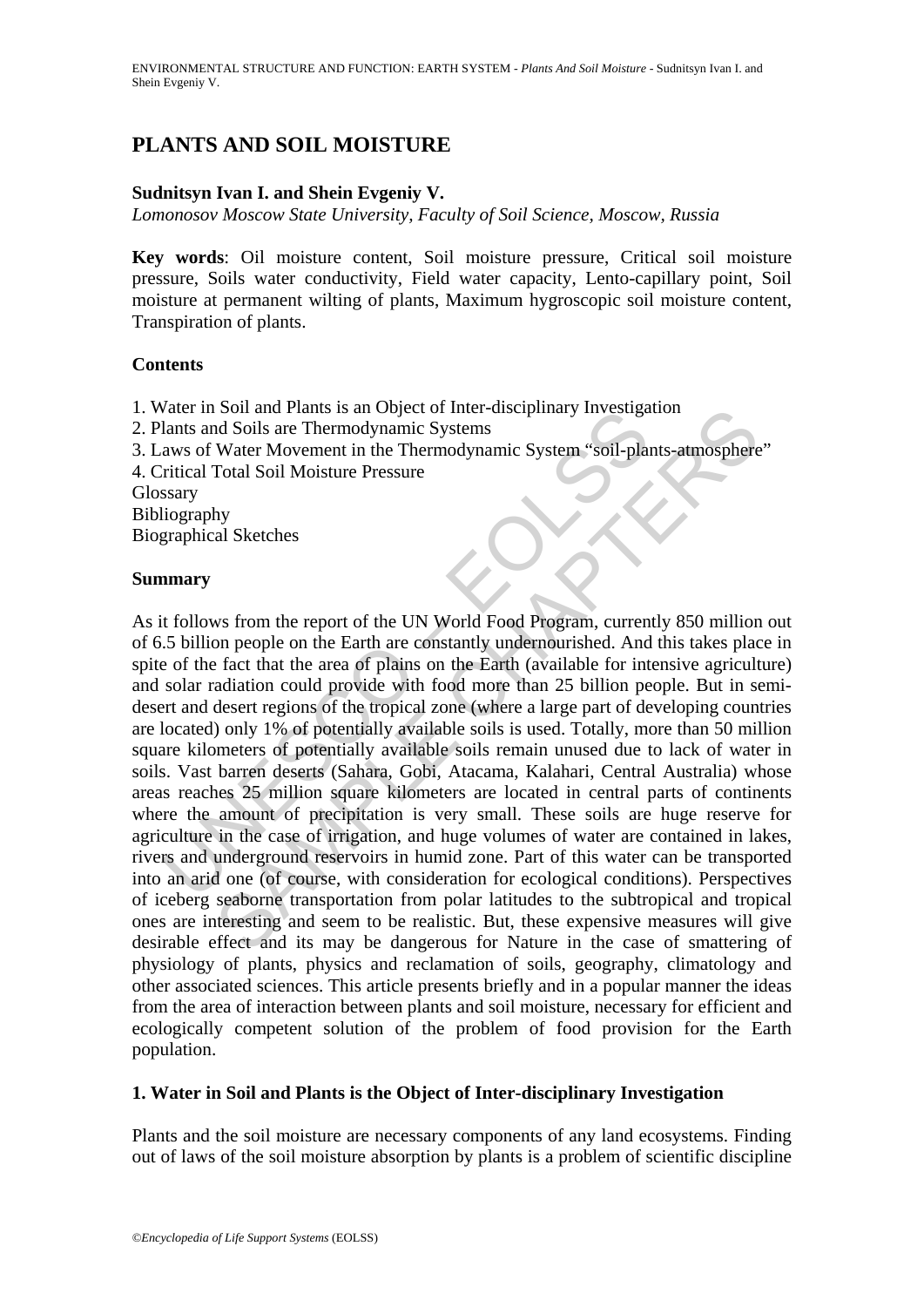called "ecological hydrophysics of soils". Owing to their great practical importance this problem has long been investigated by ecologists, physiologists of plants, pedologists, meteorologists, and hydrologists.

The physiologists paid the most attention to influence of the content and the state of water in plants on various physiological and biochemical processes. Numerous studies, partially generalized in the symposium «Environmental Control of Plant Growth» (1957) and monographs of A.M. Alekseev (1948), N.A. Maximov (1952), R.O.Slatyer (1970), proved that the active component of plants (i.e. the protoplasm) should normally contain, on average, more than 85% of water. Reducing of water content in plants results in deterioration of the physiological processes (especially the photosynthesis), and, as a consequence, plant biomass reduction, and at the moisture content less 33% proteins completely loose the vital activity. The water content in plants is determined by difference between intensity of water input from a soil and evaporation from leaves (i.e. transpiration), which is proportional to intensity of  $CO<sub>2</sub>$  input from the atmosphere. Since  $CO<sub>2</sub>$  is needed for the photosynthesis, absorption of water by plants from a soil is also necessary. To do this, plants develop deep and branched root system.

erence between intensity of water input from a soil and evaporation<br>spiration), which is proportional to intensity of  $CO_2$  input from<br>e  $CO_2$  is needed for the photosynthesis, absorption of water by p<br>necessary. To do th metheuro intensity of water input from a soil and evaporation from leaves<br>between intensity of water input from a soil and evaporation from leaves<br>on), which is proportional to intensity of CO<sub>2</sub> input from the atmospher<br>a Since initial cause of the water movement in the system "soil-plants-the atmosphere" is the transpiration, it is studied very actively. Theoretical and experimental works of hydrometeorologists have demonstrated that, at the optimal soil moisture content, evaporation from plane surface of vegetation on large territory is nearly equal to evaporation from water surface, and it is determined mainly by intensity of the heat energy influx to the evaporating surface (under condition of free removal of the vapor from the surface). However, if a vegetation surface is not plane, it influences (sometimes very strongly) on the plant transpiration per unit of the soil surface. For instance, transpiration of sparse trees in the meadow may be very high (phenomenon of the "oasis effect"). But, laws, governing this process, are not a consequence of specific physiological characteristics of plants or soil physical properties. Its manifest themselves only when soil moisture content and its availability became low.

Several characteristic levels of the soil moisture content are used in the soil hydrology: 1. Field capacity is optimal soil moisture content for plants; 2. Soil moisture content at the slowing-down of the plant growth is usually associated with "lento-capillary point"; 3. Permanent wilting point is the soil moisture content at the moment when plants (usually barley or sunflower) show signs of permanent wilting; 4. Unavailable moisture for plants is usually associated with maximum hygroscopic water. However, in the intervals between these levels availability of the soil moisture for plants changes rather gradually. These phenomena are very complicated, but they can be understood using the thermodynamic method.

- -
- -
- -

## TO ACCESS ALL THE **10 PAGES** OF THIS CHAPTER, Visit: [http://www.eolss.net/Eolss-sampleAllChapter.aspx](https://www.eolss.net/ebooklib/sc_cart.aspx?File=E4-02-05-04)